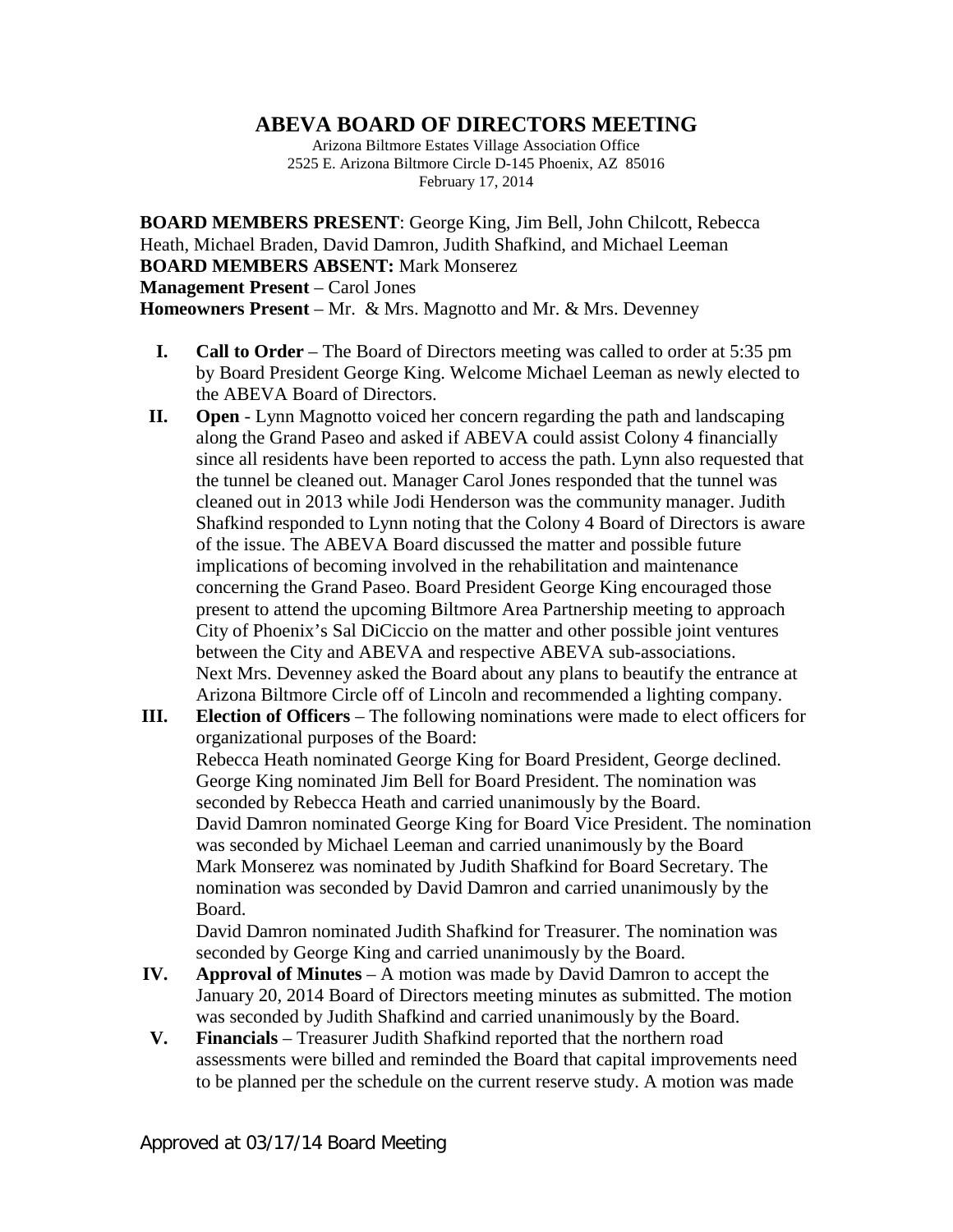by George King to accept the January 2014 financial reports as submitted. The motion was seconded by David Damron and carried unanimously by the Board.

**VI. Management Report -** Manager Carol Jones reviewed her management and her to do list with the Board and discussed the following points: Northern road billing was sent as confirmed by Treasurer Judith Shafkind. Annual Meeting 2015 room reservation with the Arizona Biltmore Resort has been tentatively scheduled for February 10, 2015 as the Resort requires one year advance booking.

Speeding on Arizona Biltmore Circle has been noted by residents per Carol. A motion was made by George King to purchase 4 speed limit 25 mph signs to be placed along Arizona Biltmore Circle at a cost not to exceed \$500 total. The motion was seconded by David Damron and carried unanimously by the Board.

**VII. Landscaping** – Carol stated that she has walked the property with Valley Crest and that sprinkler and electrical repairs are needed at both entrances, Claremont &  $32<sup>nd</sup>$  and Lincoln & Arizona Biltmore Circle respectively. Judith Shafkind noted that Colter  $\&$  32<sup>nd</sup> need reviewing as well. The Board members all agreed to personally review the recommended areas before a decision will be made. The matter was tabled to allow time for Board review.

## **VIII. Old Business**

- 2013 tax returns have been completed per Carol
- 2 Biltmore Estates No update on the sub-associations progress toward annexation has been received

## **IX. New Business**

- Security Patrol vehicle The Board discussed options for replacing the current security patrol vehicle. The Board compared lease versus purchase options and requested that Carol work with Securitas to obtain information regarding their ability to provide a vehicle as part of the security patrol contract. The matter was tabled to allow time for Carol to request additional information from Securitas.
- **X. Committee Reports** The following committees reported on their recent activities:
	- Architectural George King reported that the Committee is still working with Mr. Cooper of 11 Biltmore Estates on his revised design. George also noted that Lot 71 in Biltmore Estates has been reviewed regarding an RV on the property and no evidence was found to substantiate that there are persons living in the vehicle.
	- Legal No report. Carpenter Hazelwood's collection proposal was referred to the Legal Committee for further review and decision on the matter has been tabled until the next Board of Directors meeting.
	- Committee Elections The following designations for committee positions were assigned: Michael Leeman is now on the Architectural and Hotel Liaison committees. George King and L.A. Shafkind are no longer on the Architectural Committee. Rebecca Heath is now on the Newsletter Committee.
- **XI. Calendar** The next Board of Directors meeting is scheduled for March 17, 2014 at 5:30 pm.